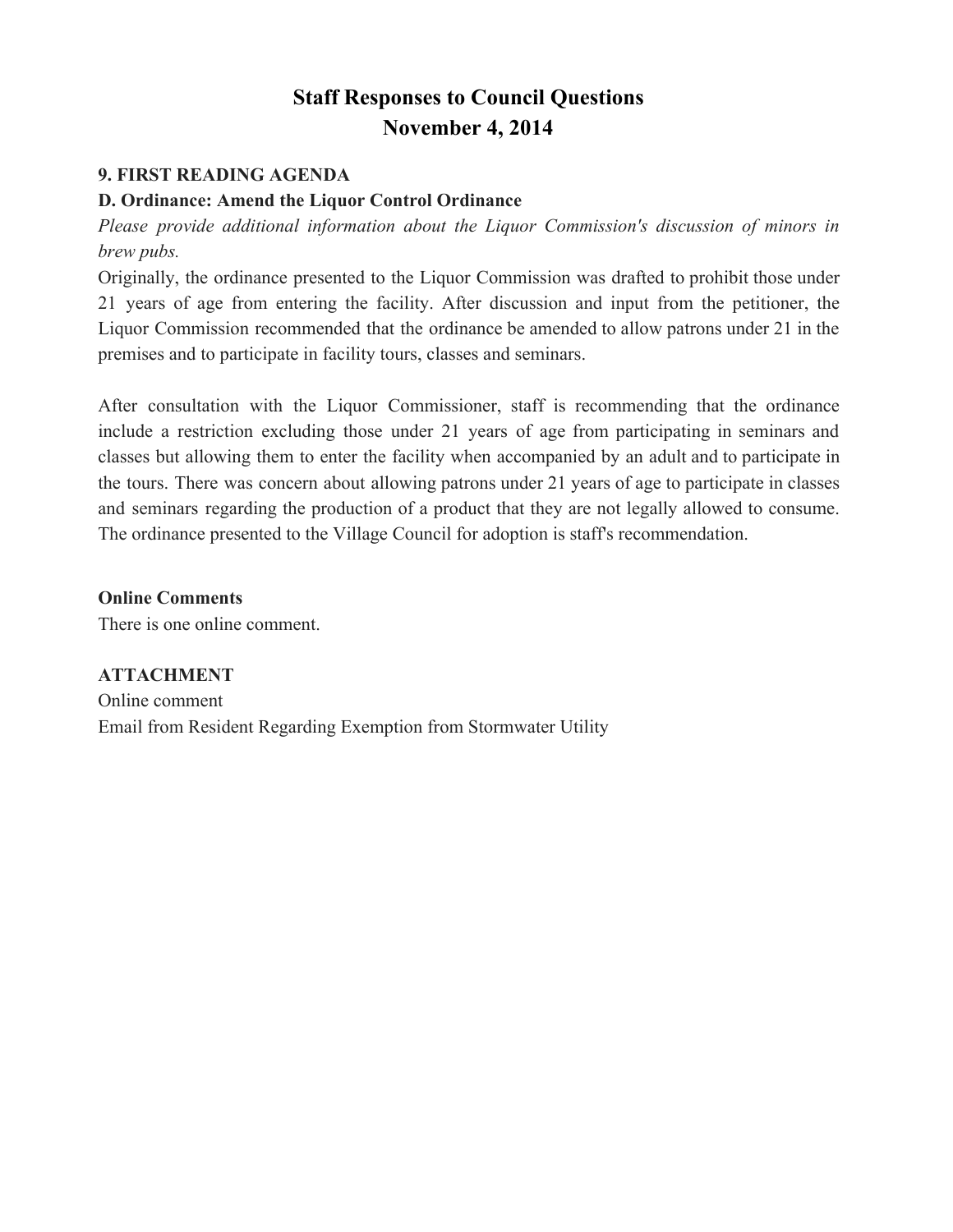

| rEmarks Data for November 4, 2014 Village Council Meeting |                                                                                        |                                                                                                                                                                                                                                                                                                                                                                                                                                                                                                                     |                                     |
|-----------------------------------------------------------|----------------------------------------------------------------------------------------|---------------------------------------------------------------------------------------------------------------------------------------------------------------------------------------------------------------------------------------------------------------------------------------------------------------------------------------------------------------------------------------------------------------------------------------------------------------------------------------------------------------------|-------------------------------------|
| Agenda Section                                            | Agenda Item                                                                            | Comment                                                                                                                                                                                                                                                                                                                                                                                                                                                                                                             | Commenter                           |
| <b>Active Agenda</b>                                      | A. Ordinance: Exempt Certain<br><b>Property from Stormwater Utility</b><br><b>Fees</b> | Regarding Storm Water Utility/Tax Issue on<br>the active agenda, I believe that it should be<br>tabled and presented at a workshop with<br>considerable notice to the residents of<br>Downers Grove other than the churches.<br>There are other tax-exempt properties in the<br>Village and the lack of revenue will have an<br>impact on addressing the storm water issue<br>facing the entire village and tax exempt<br>properties religious and otherwise have large<br>parking lots, etc. It is election night. | William Wrobel<br>7800 Queens Court |